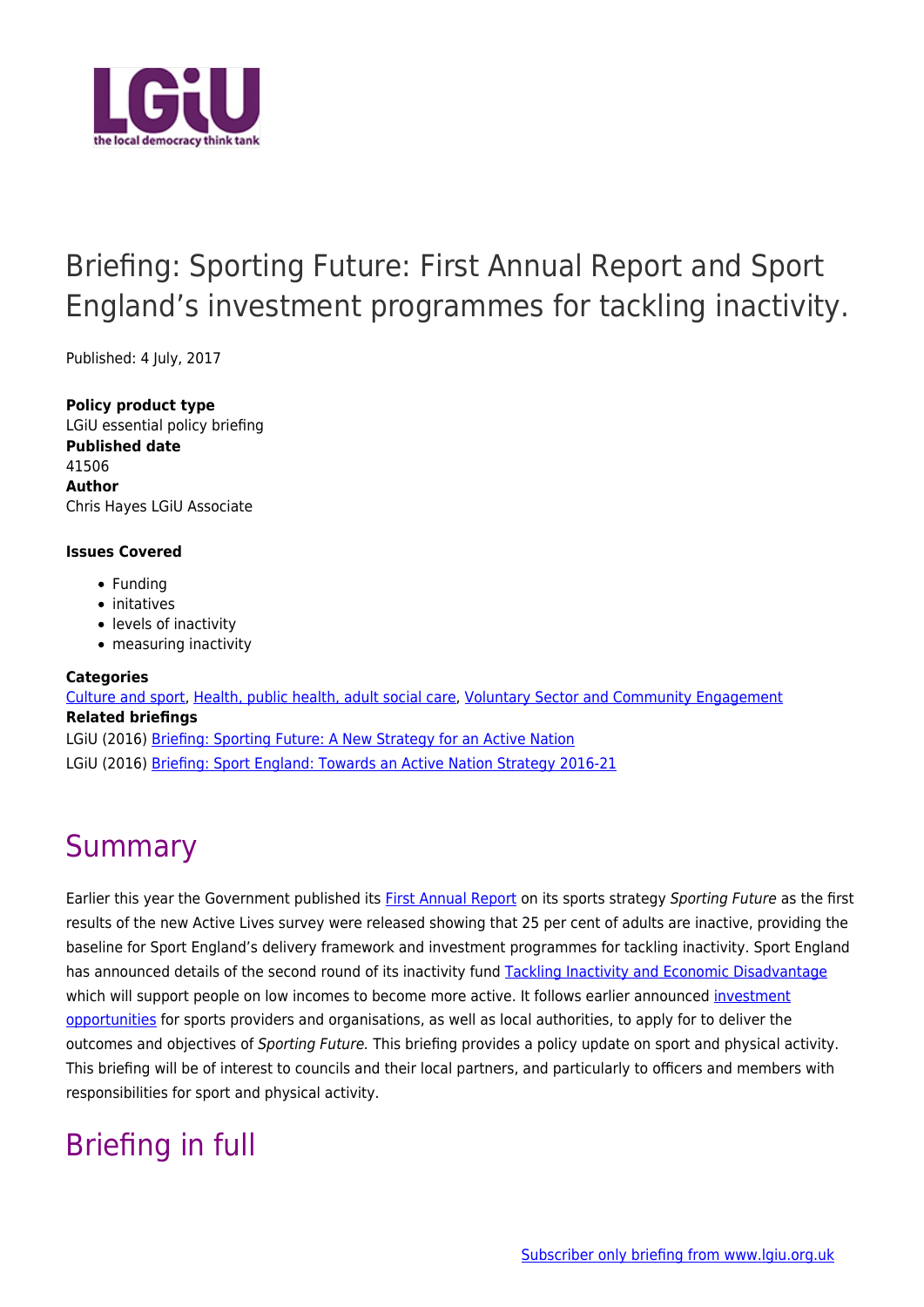## **Policy update**

Earlier this year the Government published [Sporting Future: First Annual Report](https://www.gov.uk/government/publications/sporting-future-first-annual-report) which reviewed progress against its sports strategy [Sporting Future: A new Strategy for an Active Nation](https://www.gov.uk/government/publications/sporting-future-a-new-strategy-for-an-active-nation) launched in December 2015 (see LGiU's [related briefings\)](http://www.lgiu.org.uk/briefing/sporting-future-a-new-strategy-for-an-active-nation/). The report renews the Government's commitment to supporting the most inactive people in society to access sport, leisure and exercise, raising overall levels of activity and aligning funding to a new outcomes framework – physical and mental wellbeing, individual development, social and community development, and economic development – through Sport England's [delivery framework](https://www.sportengland.org/our-work/partnering-local-government/delivery-framework/) and investment programmes.

The report reiterates the Government's long-term approach towards harnessing sport for social good and realising the wider benefits of sport and physical activity for individuals and society, rather than focussing on raw participation figures alone. There is a particular re-emphasis from the Government and Sport England on behaviour change, understanding the complex nature of inactivity (an individual's activity level does not stay at the same level throughout their life), and shifting the focus of activity in the sports sector from those that already play sport towards those who are inactive or engage infrequently; the 25 per cent of people in England who do not achieve 30 minutes of activity a week for whom the health benefits of sport are greatest, and specific groups more likely to be inactive, including disabled people, women and girls, people from lower socio-economic groups, those with or at risk of long-term health conditions, people from particular ethnic groups, and older people.

See Sport England's insight work on inactivity and the use of behaviour change theory and approaches to get more people active [here](https://www.sportengland.org/our-work/health-and-inactivity/tackling-inactivity-essential-insight/). Local authority data on inactivity, including the first year's results of the new Active Lives Survey can be accessed at Sport England's local sport profile tool [here.](https://www.sportengland.org/our-work/partnering-local-government/tools-directory/local-sport-profile-tool/)



Both the Minister for Sport and the review itself acknowledged the role that local authorities play in the delivery of sport and physical activity as both a commissioner and local facilitator. The review acknowledges that: "Local government continues to have a crucial part to play in the delivery of sport and physical activity in England, bringing schools, voluntary sport clubs, national governing bodies of sport, health and the private sector together to forge partnerships, unblock barriers to participation and improve the local sport delivery system." In her Forward the Minister for Sport calls on local authorities to "put sport and physical activity at the heart of what they do, to reap the benefits it has across all the areas that they are responsible for."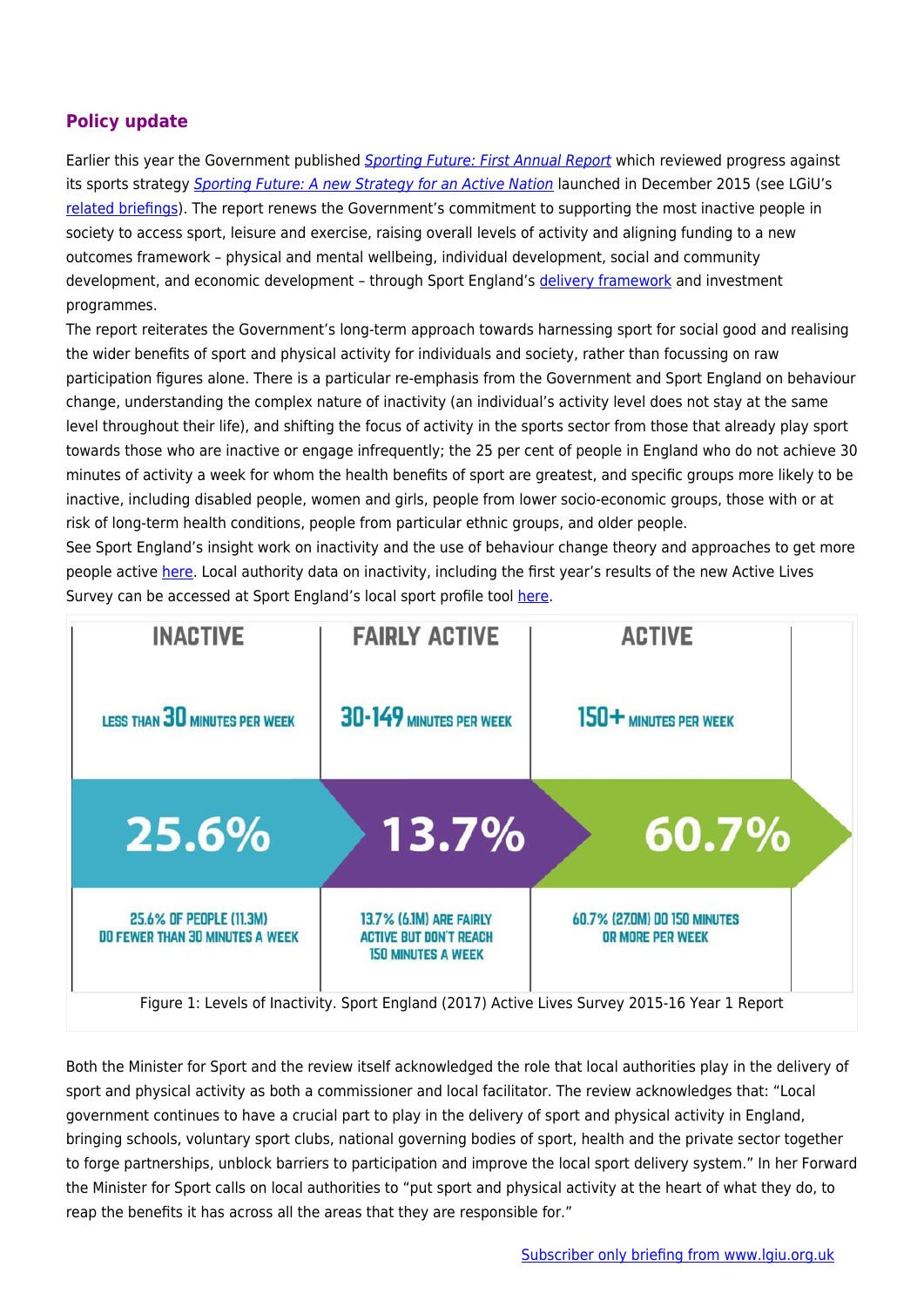Sport England's investment lines to local delivery will see up to £130 million allocated over the next four years to develop and implement local strategies for physical activity and sport focused on inactivity and under-represented groups in ten pilot urban and rural places in England. Expressions of interest opened at the end of last year and initial awards will be made this Summer and onwards. Local authorities can find out about their regional Sport England hubs and relationship managers [here.](https://www.sportengland.org/about-us/corporate-information/local-teams/)

Sport England has also announced details of the second round of its inactivity fund, a £3 million [tackling inactivity](https://www.sportengland.org/news-and-features/news/2017/february/28/focus-on-tackling-inactivity-and-economic-disadvantage/) [and economic disadvantage](https://www.sportengland.org/news-and-features/news/2017/february/28/focus-on-tackling-inactivity-and-economic-disadvantage/) fund which will support people on low incomes who are less likely to take part in sport and physical activity. This fund was delayed due to the general election purdah. Sport England will publish full details and a prospectus in mid-June. Expressions of interest for Sport England's [Families Fund](https://www.sportengland.org/news-and-features/news/2017/march/20/focus-on-children-and-young-people/), which will see up to £40 million invested in projects that offer new opportunities for families with children to do sport and physical activity together, opened in May with awards from Autumn 2017. Sport England will also continue to support local delivery through their [Strategic Facilities Fund,](https://www.sportengland.org/funding/strategic-facilities/) which directs capital investment into a number of key local area projects, and the popular [Community Asset Fund](https://www.sportengland.org/funding/community-asset-fund/), which invests in improving existing and new local sports facilities. See Sport England's funding key dates guide [here.](https://www.sportengland.org/funding/funding-key-dates/)

Other notable (re)commitments in Sporting Future: First Annual report relevant to community sport include:

- Creation of an Inter-Ministerial Group to ensure coordination across departments and to promote sport and physical activity;
- Public Health: Integrated approach with public health through the implementation of [Everybody Active,](https://www.gov.uk/government/publications/everybody-active-every-day-2-year-update) [Every Day](https://www.gov.uk/government/publications/everybody-active-every-day-2-year-update); the creation of a new Clinical Leadership Group to promote the integration of sport and physical activity into care pathways; a focus on swimming for school children with the Amateur Swimming Association leading a working group to ensure children who leave school reach a minimum standard; and implementation of the Government's action plan on childhood obesity, [Childhood obesity: a plan for action.](https://www.gov.uk/government/publications/childhood-obesity-a-plan-for-action)
- Primary PE and Sport Premium: confirmation of the commitment to the premium until 2020 using revenue from the soft drinks industry levy to double annual funding for the premium from £160m to £320m from September 2017. In February, the Department for Education [announced](https://www.gov.uk/government/news/new-funding-to-boost-schools-facilities-and-healthy-lifestyles) a £415 million investment from the Soft Drink Industry Levy to improve school facilities to help pupils benefit from healthier and more active lifestyles. The Government confirmed that the new healthy pupils capital programme funding will be available in 2018 to 2019 and further information on the allocation formula will be announced later in the year.
- Confirmation of a forthcoming commercial framework to support providers and organisations become less reliant on public funding and generate alternative sources of income;
- Building on Sport England's [volunteering strategy](https://www.sportengland.org/news-and-features/news/2016/december/1/new-volunteering-strategy-published/) and investment with a professional workforce strategy for the sports sector later in 2017, with work led by UK Sport England in partnership with expert organisations on diversity and leadership, addressing homophobia in sport, and LGB&T insight and capacity building.

### **Levels of Inactivity in England: Active Lives Survey 2015-16 Year 1**

The year one progress review of Sporting Future came as the first-year results of the new Active Lives survey 2015-16 were released at the start of the year, providing the baseline position against which the outcomes and objectives of the strategy will be measured. The new survey is delivered by IPSOS-MORI and comprehensive in scale; 200,000 people completed the first round of the survey between November 2015 and November 2016.

#### **Measuring inactivity**

Taking part in sport and physical activity is now measured as: "the equivalent of 30 minutes' activity at least twice in the last 28 days. Each session must last at least 10 minutes and be of at least moderate intensity. An individual can reach the minimum threshold by a combination of two 30 minute sessions across the last 28 days or by six 10 minute sessions, for example."

The Chief Medical Officer (CMO) recommends that adults should be physically active which can be done through a range of activities from walking to creative dance, sport, cycling and fitness. The activities:

• Should ideally spread over several days (adults should aim to be active daily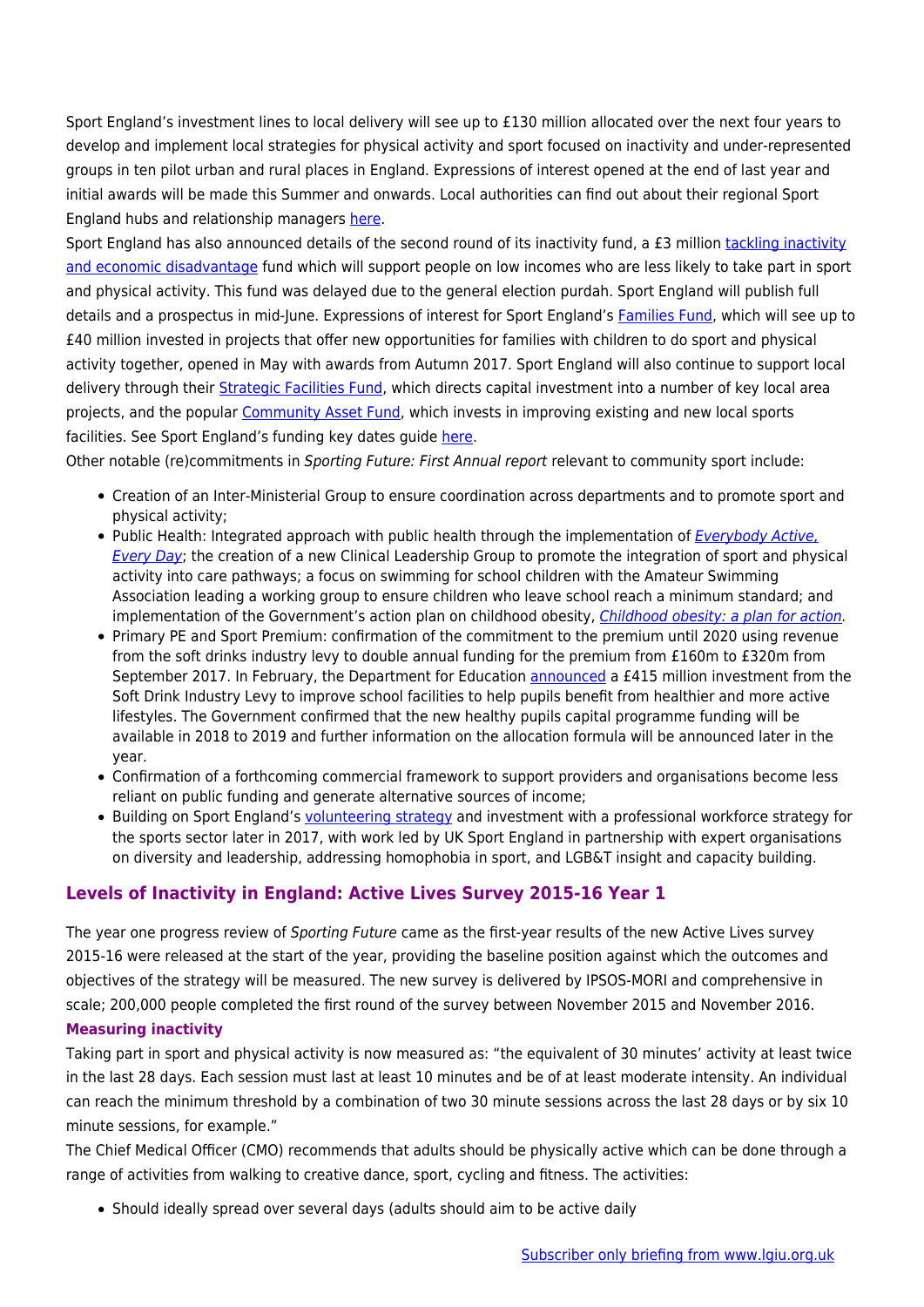- Should be achieved in bouts of 10 minutes or more.
- Should be of at least moderate intensity

Moderate activity is defined as activity where individuals raise their heart rate and feel a little out of breath. Vigorous activity is where individuals are breathing hard and fast and their heart rate has increased significantly (they won't be able to say more than a few words without pausing for breath). Active Lives identifies three levels of activity:

- Inactive (less than 30 minutes a week of activity)
- Fairly Active (30-149 minutes a week)
- Active (at least 150 minutes a week)

The headline figures from Active Lives show that 25.6 per cent of adults (11.3 million) are currently inactive, 13.6 per cent of adults are fairly active (6.1 million) and 60.7 per cent (27 million) are active.

The 25.6 per cent of people inactive, is down from the 29 per cent in the previous datasets, showing a positive trend towards raising overall levels of activity, but with more to do to support those inactive and fairly active. In its year 2 progress update on the national physical activity framework Everybody Active, Every Day', Public Health England reports on this trend:

After two years one would expect negligible changes in statistics at a national scale. This is due to data collection cycles, as well as the timescale for impact from intervention to population shift (especially for built environment interventions). However, this should not be misinterpreted, as international evidence demonstrates that mobilising the nation takes years to achieve significant and sustained changes in the statistical data at a population level.

However, it is positive that between 2013 and 2015 there has been a statistically significant 1 per cent increase in the proportion of the population across local areas achieving the recommended 150 minutes of moderate intensity physical activity each week. This represents over half a million more people whose health and wellbeing is benefiting from being active every day. Increases have been seen in all nine regions of England and at local authority level around 60 per cent of authorities have seen improvement

And the Sport and Recreation Alliance commented in relation to the most recent Active Lives figures: At the broadest level, the report reveals that 60 per cent of the nation are reaching or going above the Chief Medical Officer's activity guidelines. This is clearly an encouraging start, but as a sector we need to treat this figure as the benchmark from which to build on. There is also a need to interrogate and understand the detail behind the data, since levels of participation vary significantly when looked at through different demographic lenses.

Looking ahead, our focus needs to be on getting the 25 per cent of our population who are "inactive" involved in sport and recreation, and encourage those who are currently classed as "fairly active" to increase their weekly activity.  $\sim$  Emma Boggis, Chief Executive of the Sport and Recreation Alliance.

Focussing on inactivity, Active Lives provides the following insight and baselines:

- **Socioeconomic** groups: People who are long term unemployed or have never worked are the most likely to be inactive (37 per cent) while those in managerial, administrative and professional occupations are the least likely to be inactive (17 per cent).
- **Gender**: There is a difference in inactivity levels between men and women, with females (27 per cent or 6.1 million) more likely to be inactive than males (24 per cent or 5.3 million).
- **Age**: Inactivity levels increase with age. Those aged 16-24 are least likely to be inactive (15 per cent or 0.9 million) whilst those aged 75+ are most likely to be inactive (54 per cent or 2.4 million).
- **Disability**: In terms of inactivity, there are differences between those with or without a disability; 51 per cent of those with three or more impairments are inactive compared with 21 per cent of those without a disability.

The inclusion of a broader range of activities in addition to sporting activities shows the impact that walking,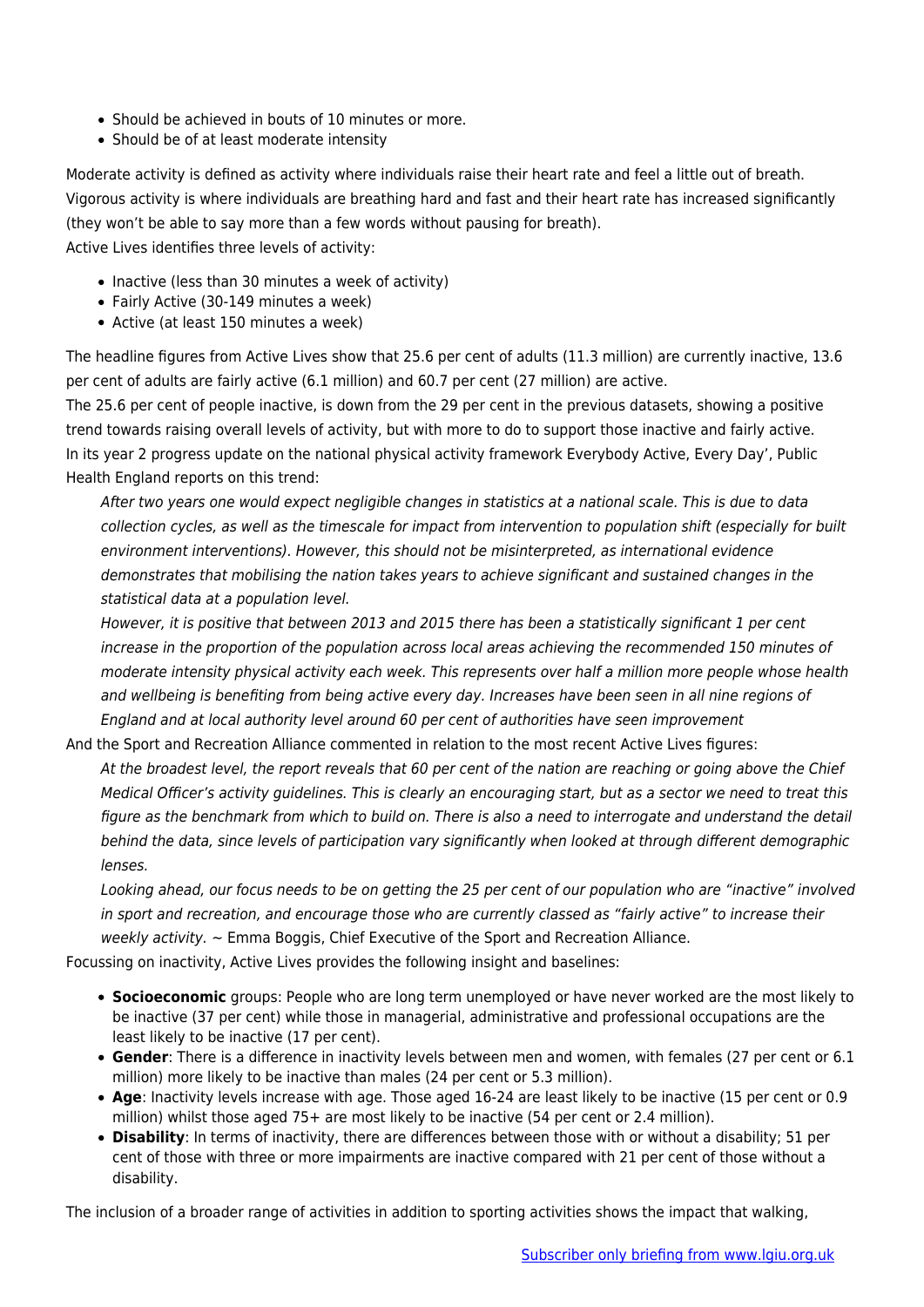fitness activities and playing sport has on people's lives. The survey found that many people do several things to add up to an active lifestyle. The graph below shows the proportion of adults taking part at least twice (at moderate intensity for the equivalent of 30 minutes) in the last 28 days in the broad groupings of activity that make up sport and physical activity.



Local authorities are encouraged to access their [local level data on activity and inactivity](https://www.sportengland.org/our-work/partnering-local-government/tools-directory/local-sport-profile-tool/). Nine regions, 44 County Sports Partnerships, and 353 local authorities are available for the following measures: Physical Activity (including gardening) and taking part at least twice in the last 28 days. The heatmap below shows inactivity levels across England.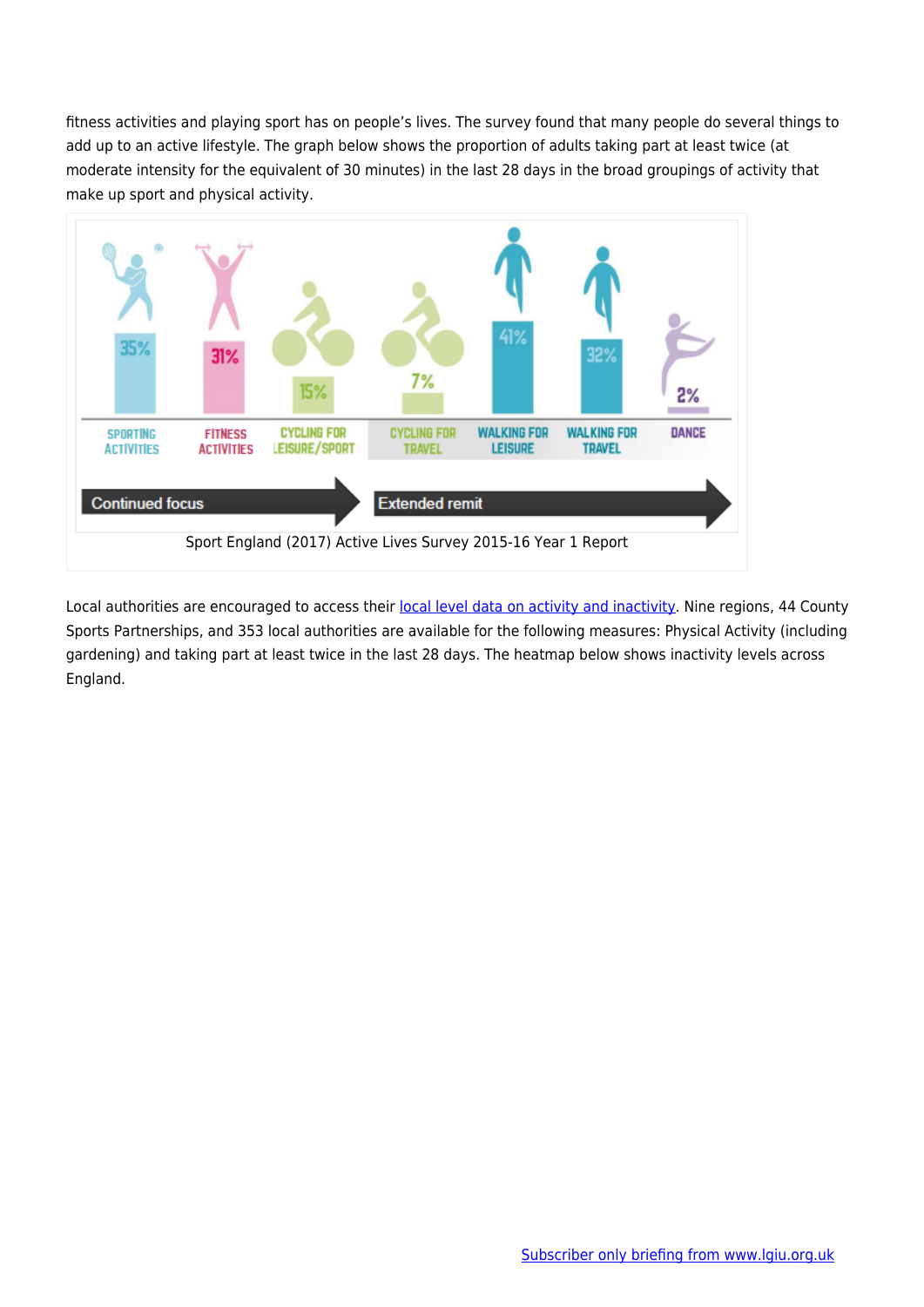

## **Tackling inactivity investment opportunities**

Over the last few months Sport England has announced a number of key investment opportunities for sports providers and organisations, as well as local authorities, to apply for as part of their delivery of grassroots programmes and projects that fulfil the outcomes and objectives of Sporting Future. These are [listed](https://www.sportengland.org/funding/funding-key-dates/) in full on Sport England's website along with funding prospectuses, guidance and timeframes. The first round of funding to tackle inactivity has consisted of:

- [Active Ageing](https://www.sportengland.org/funding/active-ageing-fund/): a £10 million investment in projects to support inactive older people aged 55 and over to achieve at least 30 minutes of moderate intensity of physical activity per week.
- [Tackling Inactivity in Colleges](https://www.sportengland.org/funding/tackling-inactivity-in-colleges/): a £5 million investment into projects that support students aged 14-19, particularly those in lower-socio-economic groups, to become more active. There are more unrepresented groups in college than any other educational setting and students studying at college are less likely to be active compared to those at schools or universities.

The second round of inactivity funding, [tackling inactivity and economic disadvantage,](https://www.sportengland.org/news-and-features/news/2017/february/28/focus-on-tackling-inactivity-and-economic-disadvantage/) which will support people on low incomes who are less likely to take part in sport and physical activity.

The £3 million National Lottery fund will be split into two parts with £2 million allocated to support larger sports projects for people who have little disposable income who find it hard to build activity into their lives, and £1 million for projects between £10,000 and £100,000 for people who are significantly less likely to have a steady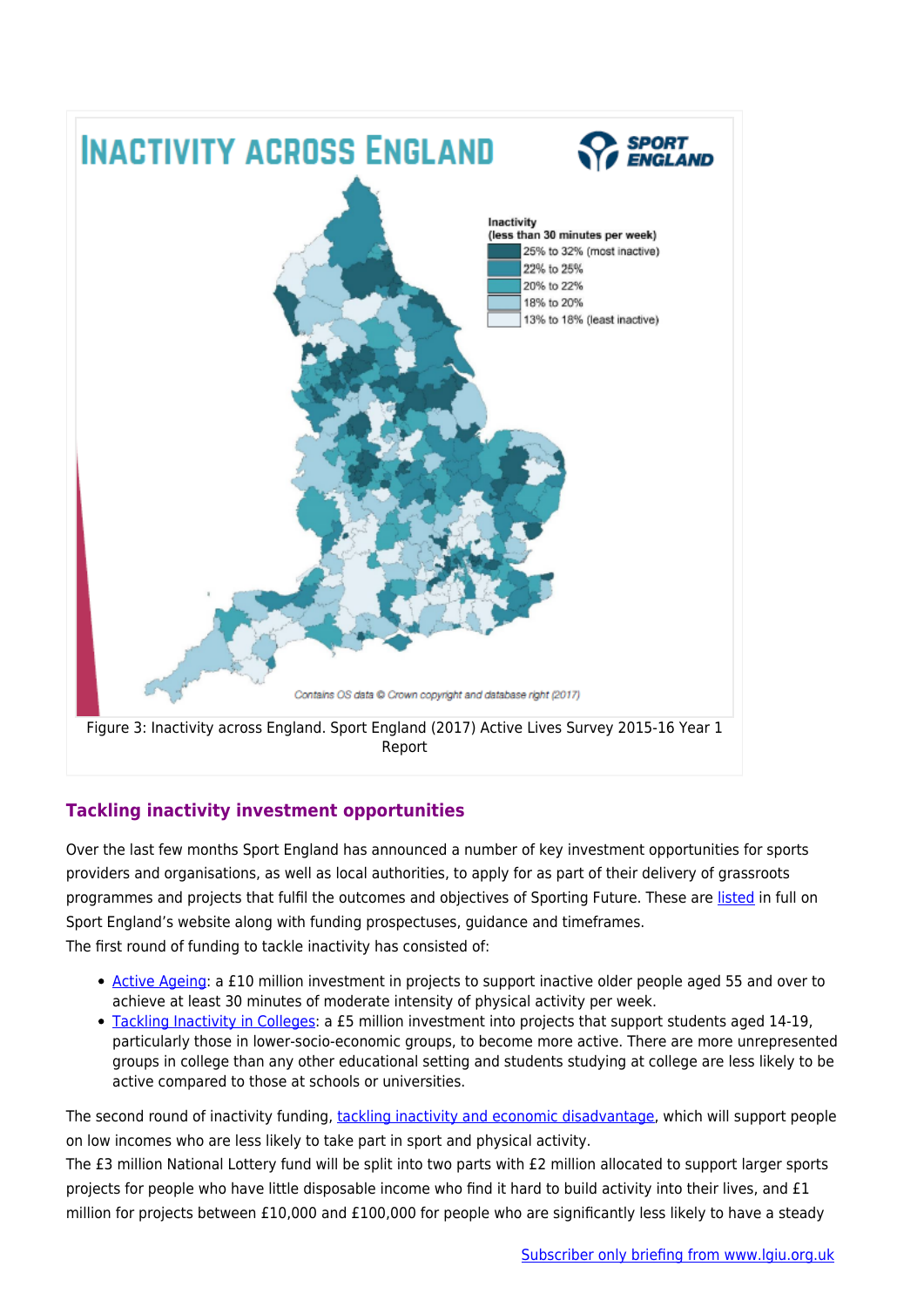income, or any income at all with additional needs and challenges such as substance misuse or mental health issues.

This fund was delayed due to the general election purdah. Sport England will publish full details and a prospectus in mid-June.

### **Case studies and resources**

Sport England has produced an ['essential insight' resource](https://www.sportengland.org/our-work/health-and-inactivity/tackling-inactivity-essential-insight/) to share the learning and practice from its Make Your Move programme and to help sports organisations develop effective approaches to tackling inactivity. The resource includes design principles to help organisations design projects and services that target inactive people, and a checklist to help organisations embed these principles into service delivery. The guidance highlights the importance of understanding the complex nature of inactivity, using behaviour change approaches and audience insight to develop effective and targeted approaches, building quality partnerships, measuring impact and supporting the scaling up of activities.

Sport England's report Tackling Inactivity. What we know: Key insights from our Get Healthy Active pilots identifies the following case studies of good practice in tackling inactivity.

- **Kingston upon Hull City Council's 'Us Mums and Us Mums To Be'.** The project supports women at key life stages to improve the health and wellbeing of their loved ones, as well as themselves.
- **Leicester-shire and Rutland Sport.** A combined approach of one-to-one mentoring and group-led delivery of sports in target wards is helping inactive people become more active. Mentoring is helping participants chose the physical activity that is right for them
- **CSP Network Workplace Challenge.** Evaluation in June 2015 found that participants frequently said activity levels decreased once the national eight-week challenge had ended. This evaluation is helping the steering group identify how to maintain activity levels after an initial spike.
- **ukactive's Let's Get Moving programme** implements brief interventions and motivational interviewing support for inactive people in primary care settings, to support them in taking up activity. Working with the practice managers at surgeries, ukactive developed an approach that saw Community Exercise Professional (CEP) embedded in the surgeries as part of a wider multi-disciplinary health team that patients could access.
- **County Durham Sport's Move into Sport project** helps local providers deliver sport sessions that are tailored and targeted at people who are inactive at risk of cardiovascular disease and Type 2 Diabetes.
- **Macmillan Cancer Support Get Healthy Get into Sport programme** helping people diagnosed with cancer to get active.
- **Leeds City Council's Let's Get Active** programme consisting of gym, swim, and free exercise sessions at certain times in the city's leisure facilities. Increased targeting of activity offers in deprived areas. 80 per cent of participants identified as inactive at baseline were no longer classified as inactive at follow-up.
- **Active Norfolk's Fun and Fit Norfolk** providing a ten-week programme of varied sports activities through a phased approach, allowing people to choose different ten week sessions depending on their needs and interests.

# Comment

With the unfolding of Sport England's delivery framework and investment programme to fulfil the aspirations in Sporting Future spanning the wider political events of 2016 and the arrival of a new Prime Minister and Secretary State for Culture, Media and Sport, the Government's progress review Sporting Future: First Annual Report provided a welcome and timely re-commitment to investment and delivery against the wider outcomes and benefits for individuals and society at the heart of the sports strategy.

The acknowledgement of the strategic role that local authorities play in commissioning and co-ordinating community sport and physical activity locally in partnership with sports bodies, schools, the voluntary sector, health and the private sector is particularly welcome. As is the focus on closer integration with public health.